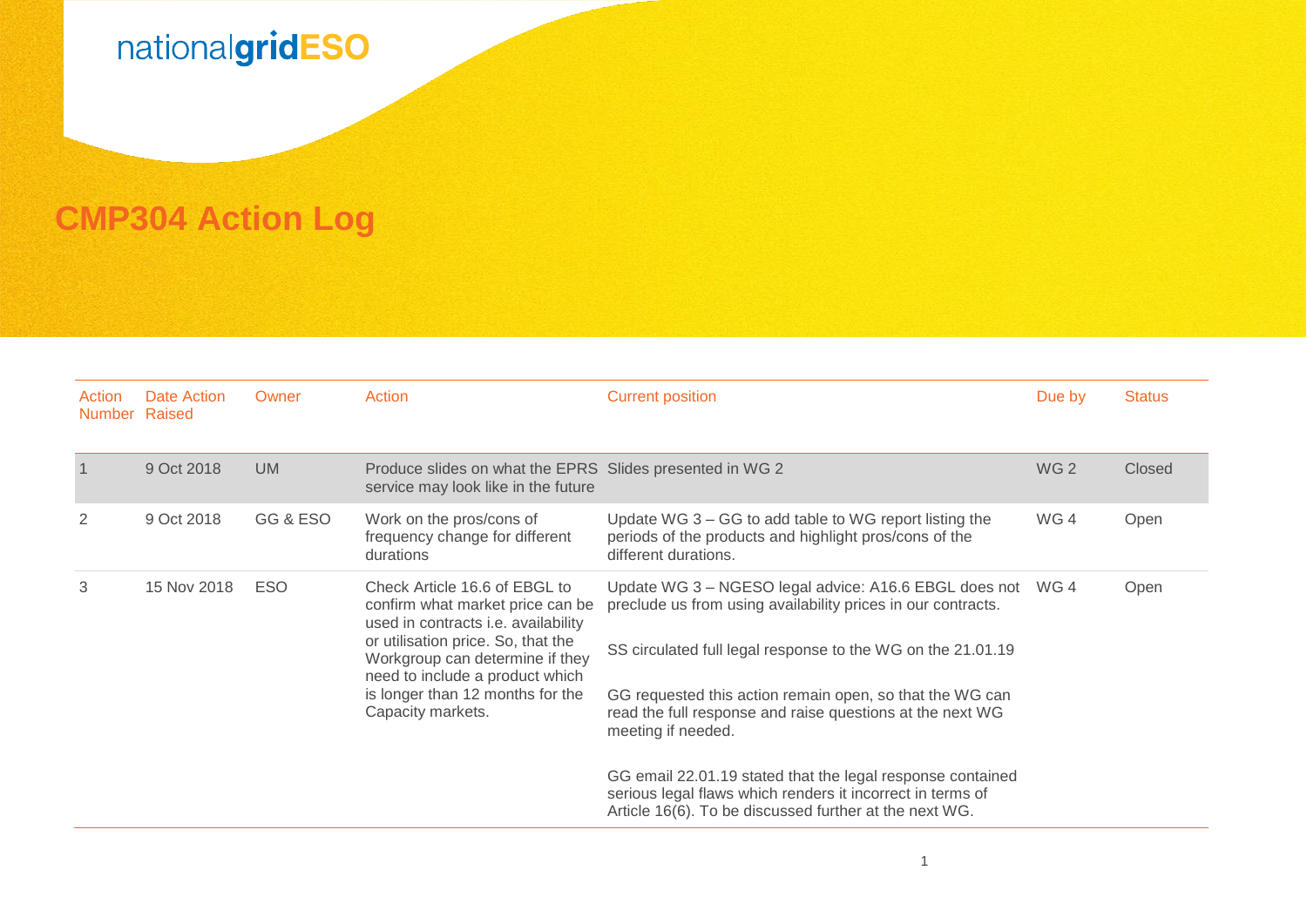## nationalgridESO

| Action<br>Number raised | <b>Action first</b> | Owner      | <b>Action</b>                                                                                                                                                                                       | <b>Current position</b>                                                                                                                                                                                                                                                                                                                                                                                                                                     | Due by          | <b>Status</b> |
|-------------------------|---------------------|------------|-----------------------------------------------------------------------------------------------------------------------------------------------------------------------------------------------------|-------------------------------------------------------------------------------------------------------------------------------------------------------------------------------------------------------------------------------------------------------------------------------------------------------------------------------------------------------------------------------------------------------------------------------------------------------------|-----------------|---------------|
| $\overline{4}$          | 15 Nov 2018         | <b>ESO</b> | Confirm payment mechanism for<br><b>Power Potential Trial</b>                                                                                                                                       | See legal advice circulated to the Workgroup on the 09/01/19 WG 3                                                                                                                                                                                                                                                                                                                                                                                           |                 | Closed        |
| 5                       | 15 Nov 2018         | <b>ESO</b> | Clarify that there have been no<br>Ancillary Service Agreement(s)<br>for the provision of Reactive<br>Power capability entered into by<br>National Grid since 2009 with any<br>CUSC/non CUSC party. | Update WG 3: SS circulated legal advice on the 09/01/19<br>and AQ dialled into the WG meeting to answer any<br>questions.<br>Further Action: Legal to examine binary relation between<br>ORPS and ERPS and confirm if anything that is not ORPS<br>must be ERPS.<br><b>Further Action: SS to check with the commercial services</b><br>team if there are any non CUSC party/CUSC party providers<br>of reactive power under an ancillary service agreement. | WG4             | Open          |
| 6                       | 15 Nov 2018         | <b>ESO</b> | Clarify the legal position on<br>commercial ERPS contracts<br>procured by NGESO                                                                                                                     | This will be covered off in the response to action 5 above                                                                                                                                                                                                                                                                                                                                                                                                  | WG <sub>3</sub> | Closed        |
| $\overline{7}$          | 15 Nov 2018         | <b>ESO</b> | Confirm what reactive power<br>services are currently being<br>provided/procured                                                                                                                    | This will be covered off in the response to action 5 above                                                                                                                                                                                                                                                                                                                                                                                                  | WG <sub>3</sub> | Closed        |
| 8                       | 15 Nov 2018         | <b>ESO</b> | Check if CMP304 has been<br>discussed at any of the SNAPs<br>events so far                                                                                                                          | To the best of his knowledge SS did not believe that<br>CMP304 had been specifically raised/discussed at any of the<br>SNAPs events,<br>Action to remain open to see if this is discussed at further<br>events.                                                                                                                                                                                                                                             | Ongoing         | Open          |
| 9                       | 15 Nov 2018         | GG         | Review payment methods and if<br>these need to be changed                                                                                                                                           | GG confirmed that he would like to stick with the current<br>payment arrangements and ask a specific WG Consultation<br>Question on: whether Industry thinks these are                                                                                                                                                                                                                                                                                      | WG <sub>3</sub> | Closed        |